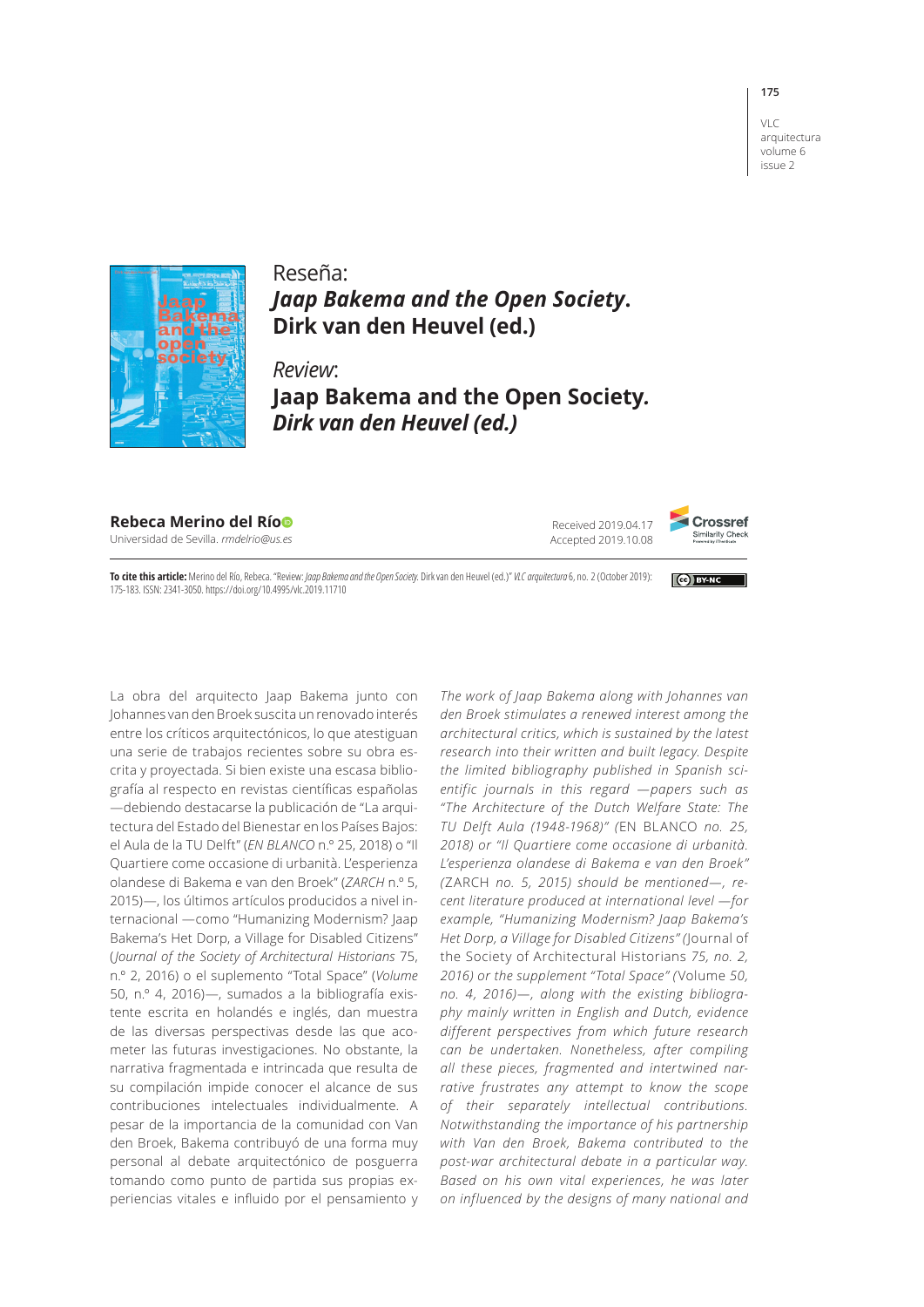VLC arquitectura volume 6

issue 2

**176**

obra de numerosos arquitectos neerlandeses y extranjeros con los que tuvo la oportunidad de colaborar. Así, *Jaap Bakema and the Open Society* viene a completar la vasta bibliografía existente sobre la obra de esta comunidad de arquitectos desde la novedosa perspectiva del imaginario teórico de Bakema.

Dirk van den Heuvel, el editor de *Jaap Bakema and the Open Society*, es profesor de la Universidad Técnica de Delft, trabajo que compagina con la dirección del Jaap Bakema Study Centre desde 2013. Este centro de investigación dependiente de la Universidad Técnica de Delft y del Het Nieuwe Instituut promueve, a través de distintas acciones, la investigación sobre arquitectura holandesa de posguerra. Entre ellas destaca la exposición *Structuralism*, celebrada en el Het Nieuwe Instituut en 2014, cuyos resultados se recogen en el suplemento "Structuralism: An Installation in Four Acts" (*Volume* 42, 2014). Su inicial interés por la obra de los Smithson, que se recoge en la publicación de su tesis doctoral bajo el título *Alison and Peter Smithson. From the House of the Future to a House of Today* (Róterdam: 010 Publishers, 2004), se amplía a la producción del Team 10. Junto con Max Risselada, uno de sus directores de tesis, edita en 2005 el libro *Team 10 1959-1981: In Search of a Utopia of the Present* (Róterdam: NAi Publishers, 2005), un título de referencia para cualquier investigador en la materia. A partir de 2013, su trabajo gravita en torno a la arquitectura de posguerra holandesa, siendo especialmente reseñable su aportación "The Kasbah of Suburbia" (*AA Files* n.º 62, 2011). Finalmente, se debe subrayar su participación como comisario en la exposición *Open: A Bakema Celebration*, con la que Países Bajos concurrió a la Bienal de Arquitectura de Venecia de 2014, pues supone el punto de partida del proyecto editorial objeto de esta recensión.

*international architects with whom he had the opportunity to collaborate. Thus,* Jaap Bakema and the Open Society *completes the vast bibliography about the work of this architectural office by including the groundbreaking perspective of Bakema's theoretical imagery.*

*Dirk van den Heuvel, the editor of* Jaap Bakema and the Open Society*, is associate professor at Delft University of Technology. He is also the cofounder and head of the Jaap Bakema Study Centre. This center was established as collaboration between Delft University of Technology's Faculty of Architecture and the Built Environment and Het Nieuwe Instituut*. *It sponsors research on post-war Dutch architecture through different actions. The exhibition* Structuralism *stands out among these actions. It was held at Het Nieuwe Instituut in 2014 and the outcomes were depicted in the supplement "Structuralism: An Installation in Four Acts" (*Volume *42, 2014). His early interest in the Smithsons' housing design, which is the main subject of his doctoral thesis, published under the title* Alison and Peter Smithson. From the House of the Future to a House of Today *(Rotterdam: 010 Publishers, 2004), is shortly extended to Team 10's production. In 2005, he edits* Team 10 1959-1981: In Search of a Utopia of the Present *(Rotterdam: NAi Publishers, 2005) together with professor Max Risselada, who was one of his thesis' promoters. The last has become a reference book to anyone who is specialised on this matter. Since 2013, his work gravitates towards postwar Dutch architecture, being especially significant his writing "The Kasbah of Suburbia" (*AA Files *no. 62, 2011). Finally, his participation as curator of the exhibition* Open: A Bakema Celebration *should be remarked. That was the national Dutch presentation showed at the Venice Architecture Biennale in 2014 and it became the starting point of the editorial project reviewed here.*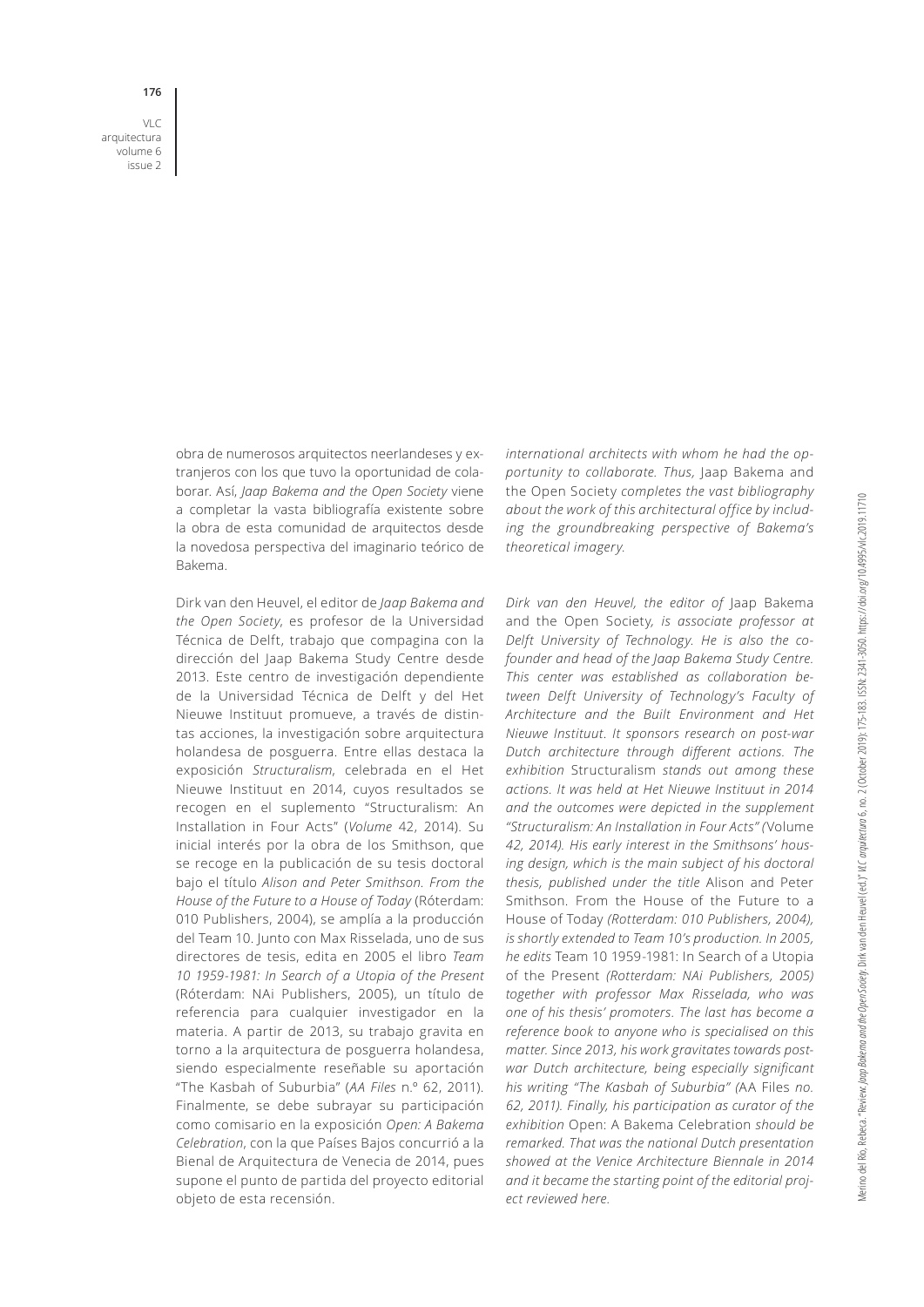VLC arquitectura volume 6 issue 2

Mención aparte merece la selección de autores. La elección de Guus Beumer, actual director del Het Nieuwe Instituut, como autor del prólogo viene a reforzar el papel de la institución en la promoción y preservación del patrimonio arquitectónico contemporáneo neerlandés. Christine Boyer, por su parte, es una renombrada historiadora y profesora en la Universidad de Princeton, especialista en historia de la ciudad y planeamiento urbano. Por su afinidad temática se debe destacar su publicación *Not Quite Architecture: Writing around Alison and Peter Smithson* (Cambridge: MIT Press, 2017). Dick van Gameren es, además de profesor y director de la Cátedra de Vivienda de la Universidad Técnica de Delft, el actual decano de la Facultad. Su investigación gira en torno al diseño de la vivienda y el hábitat contemporáneo. Carola Hein, profesora y directora de la Cátedra de Historia de la Arquitectura y Planeamiento Urbano de la Universidad Técnica de Delft, es autora de una prolífica producción científica sobre la historia del urbanismo europeo. Arnold Reijndorp es profesor de sociología urbana y director de la Cátedra Han Lammers de la Universidad de Ámsterdam. Jorrit Sipkes, por último, es arquitecto y desarrolla la práctica profesional tras haber trabajado durante años como asistente de los profesores Carel Weeber y Alexander Tzonis.

*Jaap Bakema and the Open Society* compila textos de diferentes autores, entrevistas a personajes cercanos a Bakema, reportajes fotográficos, y documentación de archivo procedente mayoritariamente del Rijksarchief voor Nederlandse Architectuur en Stedenbouw que custodia el Het Nieuwe Instituut. Huyendo de una presentación cronológica, se recurre a una estructuración sistemática en torno a tres temas que organizan las distintas secciones: "A Man with a Mission," "Building Social Relations," y "Growth and Change." El eje vertebrador lo constituye el concepto de "sociedad abierta," junto al que inexorablemente aparece el de "espacio total."

*The authors' selection deserves separate mention. Guus Beumer, who signs the prologue, is the current director of Het Nieuwe Instituut. His choice reinforces the role of the institution in supporting and preserving contemporary Dutch architectural heritage. On the other hand, Christine Boyer is a renowned historian and professor at Princeton University, specialised on history of the city and urban planning. Her recent book*  Not Quite Architecture: Writing around Alison and Peter Smithson *(Cambridge: MIT Press, 2017) should be mentioned because of its proximity to Heuvel's earlier research. Dick van Gameren is professor and head of the Chair of Dwelling at Delft University of Technology. Moreover, he has been recently appointed as dean of the Faculty of Architecture and the Built Environment. His research is focused on housing design and contemporary habitat. Meanwhile, Carola Hein is professor and head of the Chair of History of Architecture and Urban Planning at Delft University of Technology. She is also the author of a prolific scientific production mostly about the history of European urbanism and port cities. Arnold Reijndorp is professor of urban sociology and head of Han Lammers Chair at University of Amsterdam. Finally, Jorrit Sipkes is a practicing architect who was working for several years as an assistant of professors Carel Weeber and Alexander Tzonis.*

Jaap Bakema and the Open Society *is a compilation of writings, interviews with key figures, transcriptions, photographic reports, and archive documentation mainly from Rijksarchief voor Nederlandse Architectuur en Stedenbouw*, *which is the national architectural archive preserved at Het Nieuwe Instituut. Heuvel structures the content in a systematic way rather than presenting it chronologically. Thus, the book is divided into three different thematic sections: "A Man with a Mission," "Building Social Relations," and "Growth and Change." The concept of "open society" becomes the unifying idea, together with the concept of "total space,"*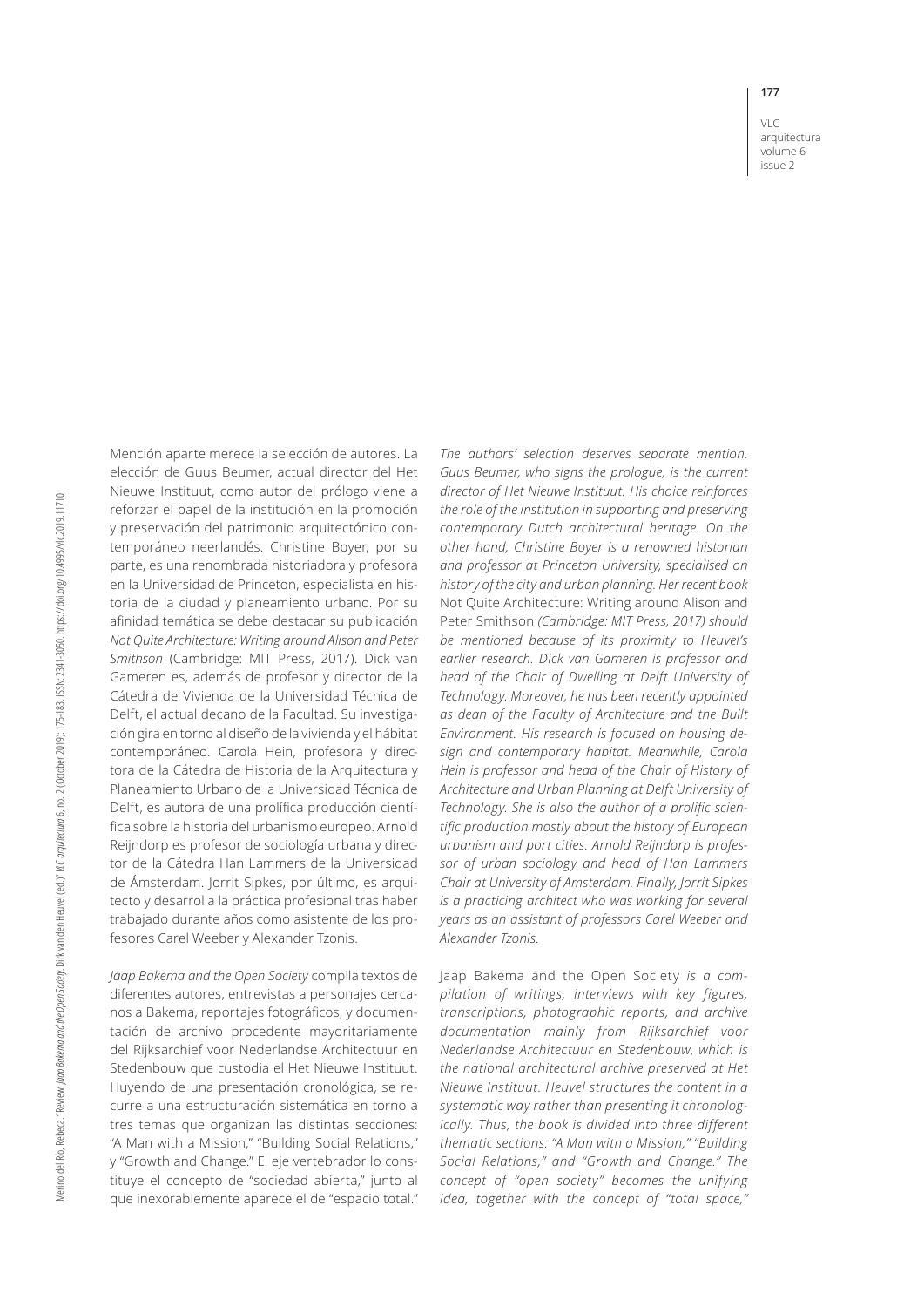VLC arquitectura volume 6 issue 2

**178**

Tras el periodo de construcción y consolidación del estado de bienestar de los años cincuenta, se requieren respuestas innovadoras por parte de los arquitectos y urbanistas capaces de hacer frente a las nuevas demandas de la sociedad en los sesenta, cuando se pone en crisis la estandarización de los modos de vida y el modelo funcionalista de ciudad. En el imaginario de Bakema, el concepto de "sociedad abierta" surge a partir de la crítica de la sociedad de masas y rápidamente deviene medio y fin para avanzar hacia un nuevo modelo espacial al que se refiere como "espacio total." Tras el prólogo de Beumer, Heuvel presenta en el capítulo introductorio la figura de Bakema como uno de los arquitectos clave en la historia de la arquitectura contemporánea, destacando su compromiso social y la dimensión humana de sus escritos y propuestas arquitectónicas. A continuación, se relacionan aquellos apartados que se consideran de mayor utilidad, deteniéndonos en aquellos capítulos que han suscitado un mayor interés personal debido a su proximidad con la investigación realizada hasta la fecha.

Christine Boyer abre la primera sección con el capítulo "Total Space and the Open Society," donde trata de reconstruir el origen y evolución de los términos "espacio total" y "sociedad abierta" en el discurso teórico de Bakema. Por la naturaleza recíproca de estos conceptos, que se referencian el uno en el otro y cuyos límites semánticos tienden a difuminarse, se considera que Boyer acierta al acometer el estudio de ambos términos conjuntamente, pues ello le permite organizar cronológicamente y con precisión las apariciones en los numerosos escritos. Estas nociones resultan trascendentales para entender el modelo para la ciudad del futuro por el que Bakema aboga. Este capítulo es valioso por cuanto presenta ordenadamente las distintas contribuciones donde los conceptos "espacio total" y "sociedad abierta" aparecen esbozados o

*which is inextricably linked with the first one. In the late fifties and the sixties, when the Dutch welfare state was still being shaped, architects and urban planners were required to give innovative answers able to satisfy the new social demands on the built environment. By then, standardization of the patterns of life and the functionalist urban model were challenged. In Bakema's discourse, the concept of "open society" arises from the criticism of mass society and shortly becomes the vehicle and the aim to advance towards a new spatial model that he refers to as "total space." After Beumer's prologue, in the book's first chapter, Heuvel introduces Bakema as one of the major architects of the history of contemporary architecture. He stresses his social commitment and the human dimension of his writings and designs. From now on, those sections that are considered to bear the most weight shall be listed, paying special attention to those chapters that have incited a greater personal interest because of their proximity to the research made up to the date.*

*Christine Boyer inaugurates the first section with the chapter "Total Space and the Open Society," in which she tries to reconstruct the origin and evolution of the terms "open society" and "total space" in Bakema's discourse. Boyer succeeds in undertaking the study of both terms at the same time since, on account of their mutual nature, they frequently refer to each other and semantic boundaries tend to disappear. This way, she is able to organize their appearances in the records with precision. These notions are essential to understand the model for the city of the future that Bakema was pursuing. Boyer's contribution to this book is useful to the extent that she manages to chronologically arrange all the writings where the concepts of "open society" and "total space" appear. After that, Heuvel depicts the transcription of Bakema's inaugural*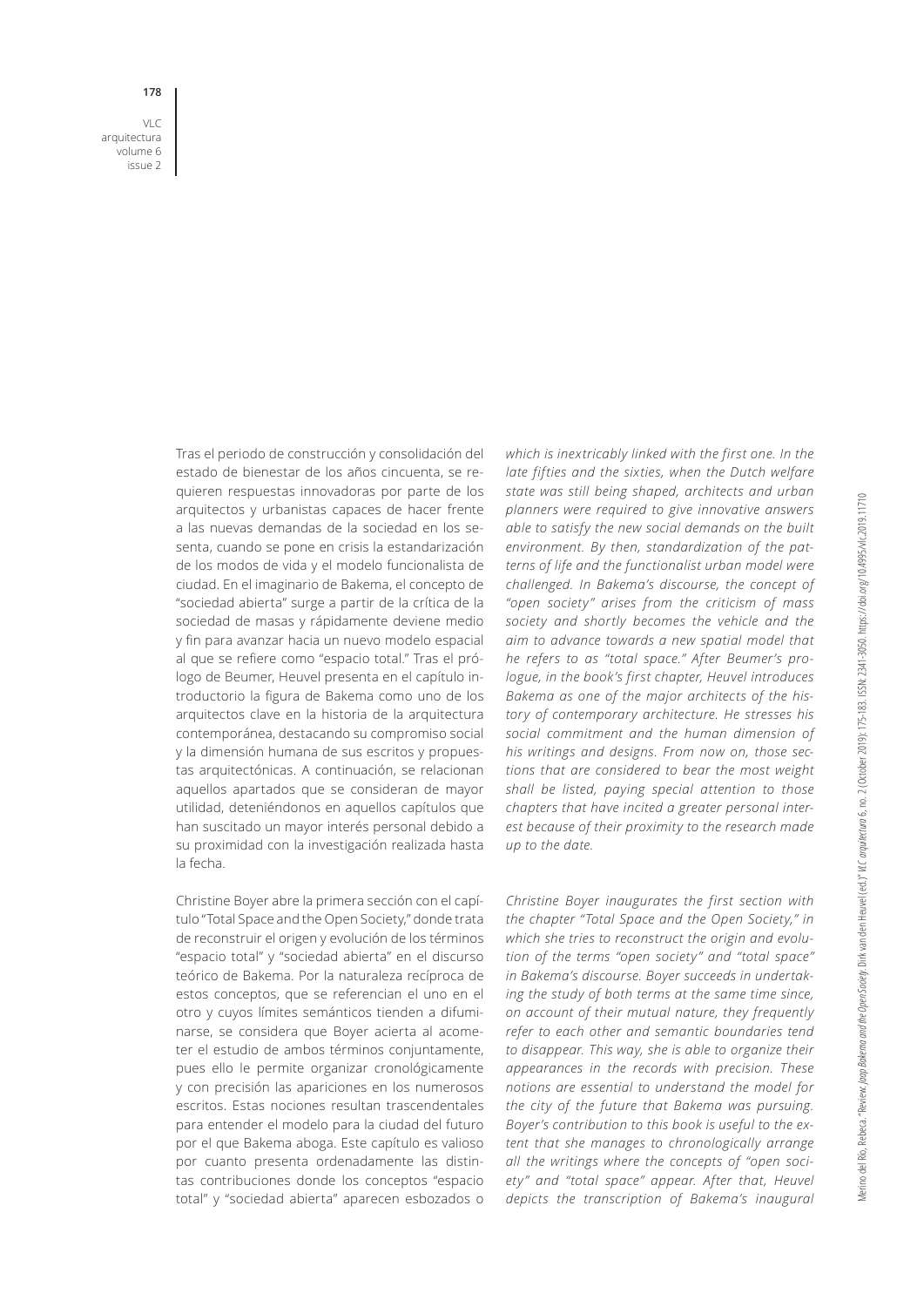VLC arquitectura volume 6 issue 2

definidos. A continuación, se recoge la transcripción del discurso inaugural con el que Bakema se dirigió a los estudiantes y académicos de la Escuela Técnica Superior de Delft en 1964 cuando fue nombrado profesor de dicha universidad. Destaca el último apartado donde ensalza la dimensión humana de la arquitectura y defiende un modelo capaz de promover la autorrealización del hombre. Tras esta transcripción, se recoge la correspondencia mantenida a través del Boletín Postal para el Desarrollo del Hábitat hasta 1971. Heuvel hace accesible el contenido de los distintos boletines, lo que resulta de gran utilidad para los investigadores que deseen estudiar el panorama arquitectónico tras los CIAM desde la perspectiva del Team 10 holandés. Hasta la fecha, este material sólo se podía consultar en el Het Nieuwe Instituut de Róterdam o, parcialmente, en la revista *Forum voor Architectuur en Daarme Verbonden Kunsten*.

En esta misma sección aparece un reseñable texto escrito por la profesora Carola Hein titulado "Architecture and Cold War: The Case of the Haupstadt Berlin Competition" en el que reflexiona sobre el contexto en el que se produce el concurso para la reconstrucción del casco histórico de la ciudad de Berlín tras la Segunda Guerra Mundial. Entre las propuestas analizadas se incluye la del estudio de Van den Broek y Bakema. Este proyecto marca un punto de inflexión en su obra que, hasta entonces, se había caracterizado por contribuir a la construcción del estado del bienestar, asumiendo unos supuestos que se ponen en crisis a partir de los sesenta. Junto a este proyecto, Heuvel selecciona otros tres: la propuesta para la reconstrucción de Skopje, la propuesta para el ordenamiento urbano de Tel Aviv-Jaffa, y el proyecto Pampus de ampliación urbana para Ámsterdam. La selección de estos proyectos y el orden propuesto son una elección maestra por parte de Heuvel, puesto que en todos ellos se está gestando el concepto de "urbanización

*speech to the professors and students of Technische Hogeschool Delft in 1964, when he was formally appointed as professor at the very same university. In the last paragraphs, Bakema insists on the importance of human dimension in architecture and supports a spatial model able to promote man's self-realization. Then, correspondence with architects, academics, and institutions via the Post Box for the Development of the Habitat until 1971, is collected. Heuvel makes the content of the different bulletins accessible to those researchers interested in studying the architectural state of affairs after CIAM dismantlement, from the perspective of Dutch Team 10. Until the date, this material had partially been published in the journal* Forum voor Architectuur en Daarme Verbonden Kunsten *and was only available at Het Nieuwe Instituut in Rotterdam.*

*In the same section, professor Carola Hein subscribes the chapter titled "Architecture and Cold War: The Case of the Haupstadt Berlin Competition." Here, she reflects on the circumstances surrounding the competition for the reconstruction of Berlin historical center after the Second World War. The proposal designed by Van den Broek and Bakema is included among the analyzed works. This project marks a turning point in their architectural production, which had been characterized by contributing to the construction of the welfare state until then. Thus, they had assumed some presumptions that were challenged during the sixties. Along with this project, Heuvel selects another three: the proposal for the reconstruction of Skopje, the proposal for the town planning of Tel Aviv-Jaffa, and Pampus project for Amsterdam's urban extension. The selection of these projects and the order proposed are but a master decision, as the idea of "total urbanization" is gradually revealed in all of them. This concept, which is closely connected to that of "total*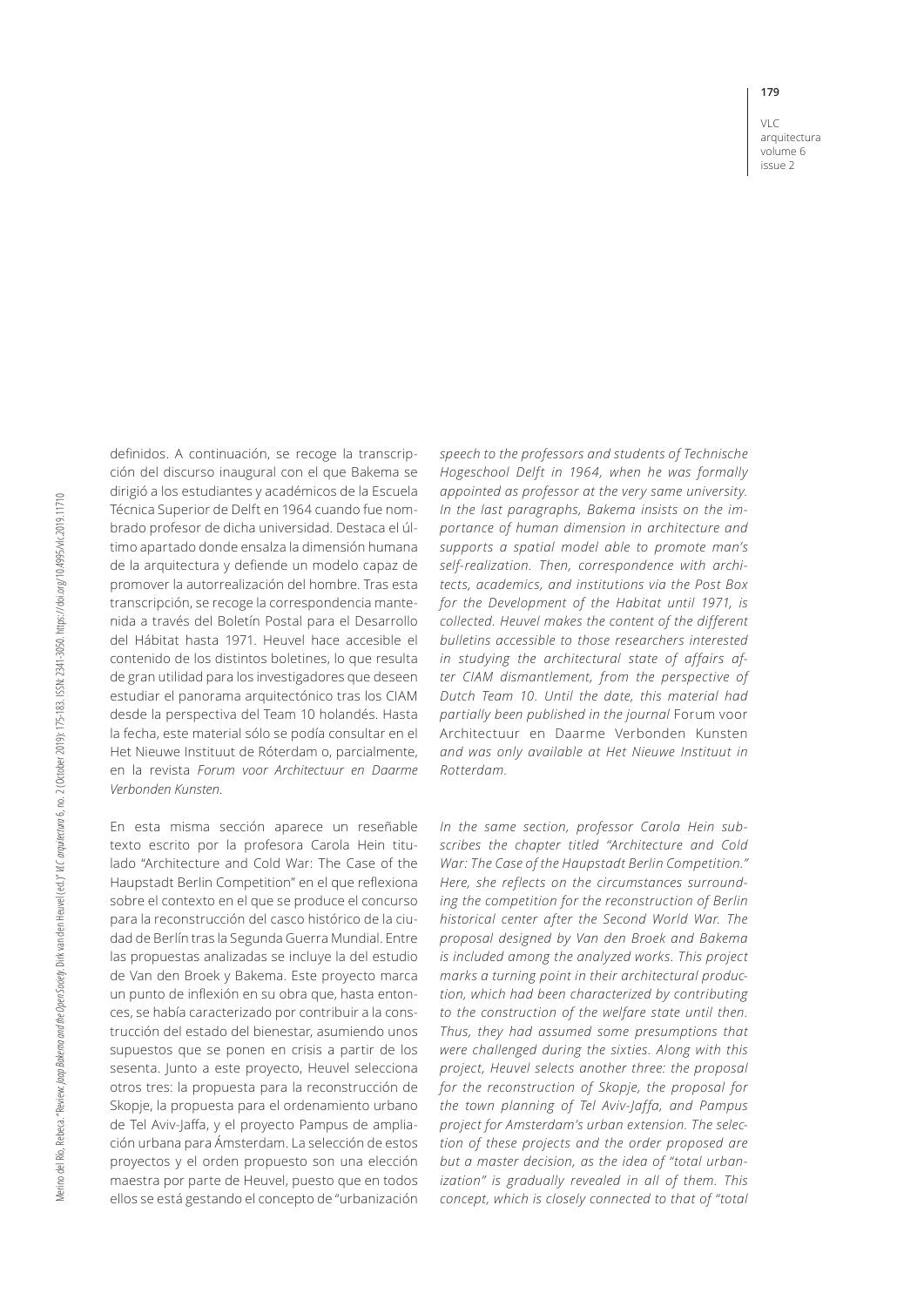VLC arquitectura volume 6 issue 2

> total," un concepto ligado estrechamente al de "espacio total," que alcanza su plenitud en Pampus.

> En "From Chair to City — A Story about People and Space" se transcriben al inglés las intervenciones de Bakema en el programa de la televisión pública *Van Stoel tot Stad*, material de archivo de difícil acceso hasta su publicación. Esta primera sección concluye con una entrevista a Herman Hertzberger, que colaboró con Bakema en el equipo editorial de la revista *Forum* entre 1959 y 1967. El testimonio de Hertzberger resulta vital por la naturalidad con que presenta a Bakema, destacando sus virtudes y defectos, así como porque reconoce el impacto sobre su propio imaginario. Este conjunto de referencias teóricas y gráficas, poco explorado hasta la fecha, es clave para reconstruir muchas de las estrategias proyectuales seguidas por Hertzberger en línea con las corrientes culturales y movimientos sociales emergentes en los sesenta.

> La segunda sección la forman fundamentalmente los capítulos de Arnold Reijndorp, Dick van Gameren, y Jorrit Sipkes. Reijndorp busca en "The Aspirations of an Open Society, Then and Now" actualizar el concepto de "sociedad abierta" a la luz de las demandas actuales de la sociedad, tratando de desvelar los nuevos requerimientos sobre el entorno construido. Gameren, por su lado, en "Bakema in Nagele — Empty Polders and Stark Details" analiza las estrategias seguidas por Bakema en los proyectos de ordenación urbana, del centro comercial y de la iglesia de Nagele para dotar al espacio urbano de la competencia para promover unas relaciones sociales más estrechas. El proyecto de Nagele, si bien constituye un hito en la obra de Bakema, resulta del acuerdo de numerosos arquitectos a lo largo de casi una década, alejándose por ello de otros proyectos urbanos de los sesenta proyectados junto con Van den Broek con un lenguaje más próximo al empleado

*space," arises in Berlin competition and reaches its peak in Pampus.*

*In "From Chair to City — A Story about People and Space," Bakema's interventions in the public broadcast television program* Van Stoel tot Stad*, are transcribed. This archival material was not easily accessible until this present publication. First section concludes with an interview with Herman Hertzberger, who collaborated with Bakema in editing several issues of* Forum*'s journal between 1959 and 1967. His testimony is vital inasmuch as Bakema is naturally presented. He stresses his assets and reflects on his weaknesses, whilst he recognizes the impact on his own imagery. These series of literary and graphic references, barely explored until the date, are essential to reconstruct some of Hertzberger's design strategies, which are, in turn, aligned with the cultural trends and social movements turning out in the sixties.*

 *The second section is comprised of Arnold Reijndorp, Dick van Gameren, and Jorrit Sipkes book's chapters. In "The Aspirations of an Open Society, Then and Now," Reijndorp looks for updating the concept of "open society" in the light of the present social demands. He tries to unveil the new requirements on the built environment. Meanwhile, Gameren analyzes Bakema's strategies to design the town planning, the shopping center, and the church of Nagele in "Bakema in Nagele — Empty Polders and Stark Details." Gameren emphasizes the attempt to provide urban space with the competence to incite a tight relationship between inhabitants. Even though Nagele's town planning represents a milestone in Bakema's production, the final design was the result of an agreement between several architects and the authorities after almost one decade. Thus, this project is far from other urban proposals designed together with Van den Broek in the sixties where his ideas are more clearly put into practice. Bakema's*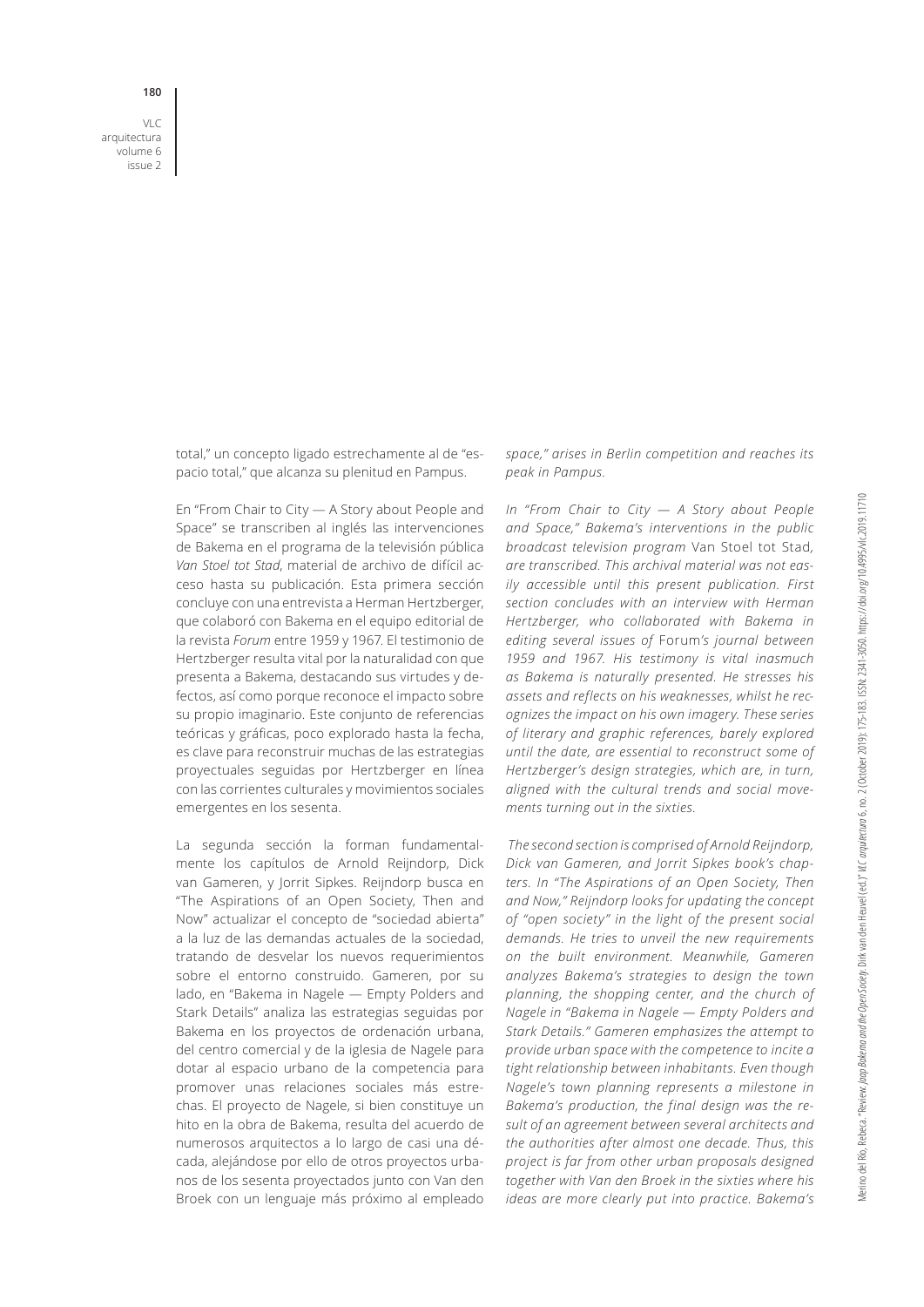VLC arquitectura volume 6 issue 2

en sus escritos. Pertinentemente, en esta sección se incluye la publicación de "Relationship between Men and Things," el texto con el que Bakema contribuye al libro *The Heart of the City* (Nueva York: Pellegrini and Cudahy, 1952) que compendia los trabajos presentados al octavo congreso CIAM celebrado en Hoddesdon en 1951. Sipkes se centra en la obra de Van den Broek y Bakema a partir de 1968. Concretamente, analiza la propuesta para el Pabellón Holandés en la Exposición de Osaka de 1970 desde un punto de vista formal en relación con las tendencias que le preceden y a las que contribuye en sí misma.

En la última sección, el segundo capítulo de Heuvel, "Architecture and Democracy," es el que ostenta el mayor peso. En este escrito, Heuvel incide en la componente ideológica y política de la obra escrita y construida de Bakema. Sitúa al arquitecto en el contexto previo y posterior a la desintegración de los CIAM, lo que le permite analizar la evolución de sus ideas a la luz de las distintas corrientes filosóficas y culturales imperantes a mediados de los sesenta. Heuvel pone el foco de atención en el concepto de "sociedad abierta" y las distintas connotaciones que va adquiriendo a medida que varía la situación social y política en los Países Bajos. Frente al estudio panorámico de Boyer, este capítulo es monográfico y se limita a formular una definición abierta del modelo social sobre el que Bakema trabaja. Se incluye al final de esta sección la entrevista a John Habraken, otro de los autores que tras la Segunda Guerra Mundial trataron de favorecer, por medio de sus postulados teóricos y propuestas arquitectónicas radicales, la aparición de un nuevo modelo social, al que necesariamente debía seguirle un modelo urbano y arquitectónico acorde: la ciudad para el hombre del futuro.

En lo que concierne a las referencias culturales que subyacen en los proyectos desarrollados por

*contribution to the book* The Heart of the City *(New York: Pellegrini and Cudahy, 1952) is included in this section, a chapter titled "Relationship between Men and Things." This book compiles the different contributions made by the attendees to the eighth CIAM conference held in Hoddesdon in 1951. Sipkes's essay is focused on Van den Broek and Bakema's work since 1968. Specifically, he analyzes their proposal for the Dutch pavilion at Expo '70 in Osaka from the point of view of its composition. Sipkes tries to relate it to the preceding tendencies and to those movements to which this building contributed itself.*

*In the last section, Heuvel's second chapter "Architecture and Democracy" carries the most weight. He stresses the ideological and political component in the writings and designs of Bakema. The architect's activity is considered in relation to the state of affairs prior to CIAM dismantlement and of the subsequent years. This allows him to analyze the evolution of Bakema's ideas, taking into consideration the prevailing cultural and philosophical trends by the mid-fifties and the sixties. Heuvel focuses on the concept of "open society" and the manifold connotations attached to it as social and political circumstances were changing in the Netherlands. Instead of a panoramic study, like Boyer's, this chapter is monographic. Heuvel limits himself to formulate an open definition of the social model advocated by Bakema. At the end of the section, an interview with John Habraken is included. He was other of the authors that tried to favor the emerging of a new social model after the Second World War by means of some radical postulates and architectural proposals. In their opinion, this new social model should be pursued by an architectural and urban model accordingly designed: the city for the man of the future.* 

*In relation to the cultural references that lay behind the proposals made by Van den Broek and*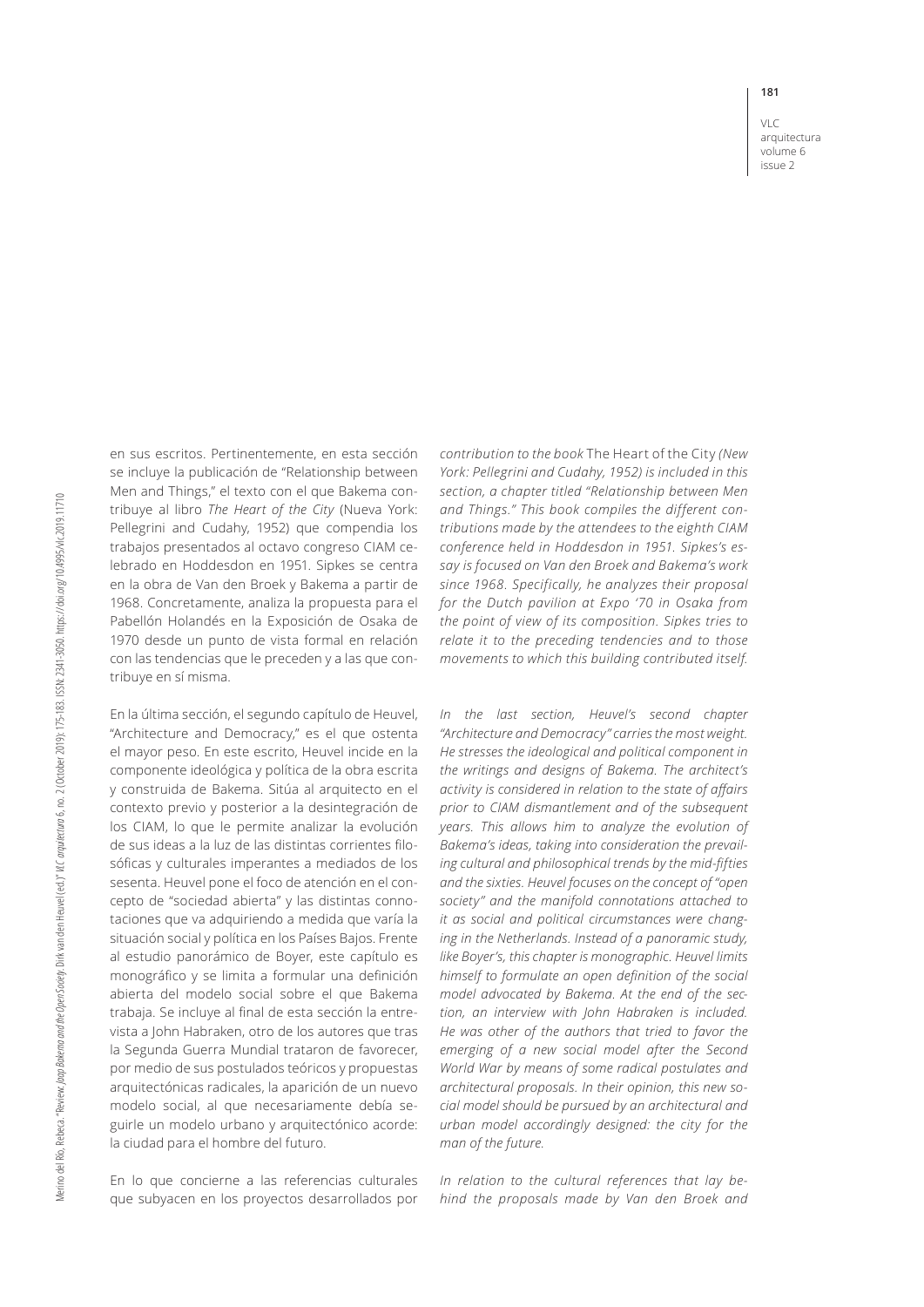VLC arquitectura volume 6 issue 2

**182**

el estudio de Van den Broek y Bakema a partir de 1960 — que es la principal motivación que conduce la lectura de este título —, el libro de Heuvel es propositivo, si bien no se analizan en profundidad las analogías existentes entre sus propuestas y las de otros autores holandeses coetáneos, como Habraken, Constant, o Yona Friedman. Estas analogías en algunos casos van más allá de la mera similitud formal, observándose notables aproximaciones en lo sustancial. Jorrit Sipkes, en "Communication Machine," menciona el proyecto utópico de Constant entre las referencias empleadas por Bakema para el Pabellón de Osaka. Por su lado, Heuvel afirma en su último capítulo que Bakema absorbió el discurso radical de los provos para adherirlo a la imagen de la sociedad holandesa de posguerra y al concepto de "sociedad abierta." Los autodenominados provos eran un conjunto heterogéneo cercano al anarquismo que, en la década de los sesenta, contribuyeron al estado de agitación principalmente en Ámsterdam y bajo cuya ideología subyacían los manifiestos de la Internacional Situacionista. Heuvel afirma que estas posturas radicales en Países Bajos buscaban trasladar los nuevos ideales democráticos a la arquitectura, afirmando que Bakema asumió el reto de dar forma a sus demandas a través del proyecto urbano y arquitectónico. En este mismo capítulo, el propio editor menciona la obra de Constant como clave para entender la base teórica sobre la que se formaliza este nuevo modelo urbanístico y arquitectónico.

Sorprenden estas reflexiones por su circunspección y su limitado alcance, más si se considera la audacia con la que el editor se refirió a la correspondencia entre la obra de Bakema y la de Constant durante una entrevista personal en 2016. Considerado este vacío una oportunidad, y siempre con el ánimo de contribuir positivamente al debate arquitectónico, se ha producido recientemente un texto titulado

*Bakema since 1960 — the chief interest while reading this piece —, Heuvel's book is though proactive. However, existing parallelisms between their proposals and the work of their Dutch contemporaries are not analyzed in-depth. Habraken, Constant, or Yona Friedman stand out among others. In some cases, these analogies go beyond the mere formal resemblance and substantial approaches are detected. In "Communication Machine," Jorrit Sipkes mentions Constant's utopian artwork among the references employed by Bakema when designing the Dutch pavilion at Expo '70 in Osaka. Meanwhile, Heuvel states in his second chapter that Bakema absorbed part of the radical discourse of Provo movement to adhere it to the image of post-war Dutch society and to the concept of "open society." The so-called Provo movement was a heterogeneous group mostly formed by youngsters leaning towards anarchism. They contributed to the state of agitation in Amsterdam in the sixties and Situationist International's manifestoes underlay their ideology. Heuvel affirms that these radical stances aimed to translate in the Netherlands the new democratic ideals to architecture and urbanism. He maintains that Bakema embraced the challenge of giving form to a spatial model able to satisfy those social demands. In the same chapter, the editor presents Constant's artwork as fundamental to understand the theoretical basis on which this innovative urban and architectural model was shaped.*

*These reflections are surprisingly circumspective and limited. Even more so if we consider the editor's audacity when he referred to the correspondence between Bakema's and Constant's work during a personal interview held in Delft in 2016. This lack of an in-depth analysis is considered an opportunity. With the aim of contributing to the architectural debate, an article titled "Entre la utopía y el idealismo:*